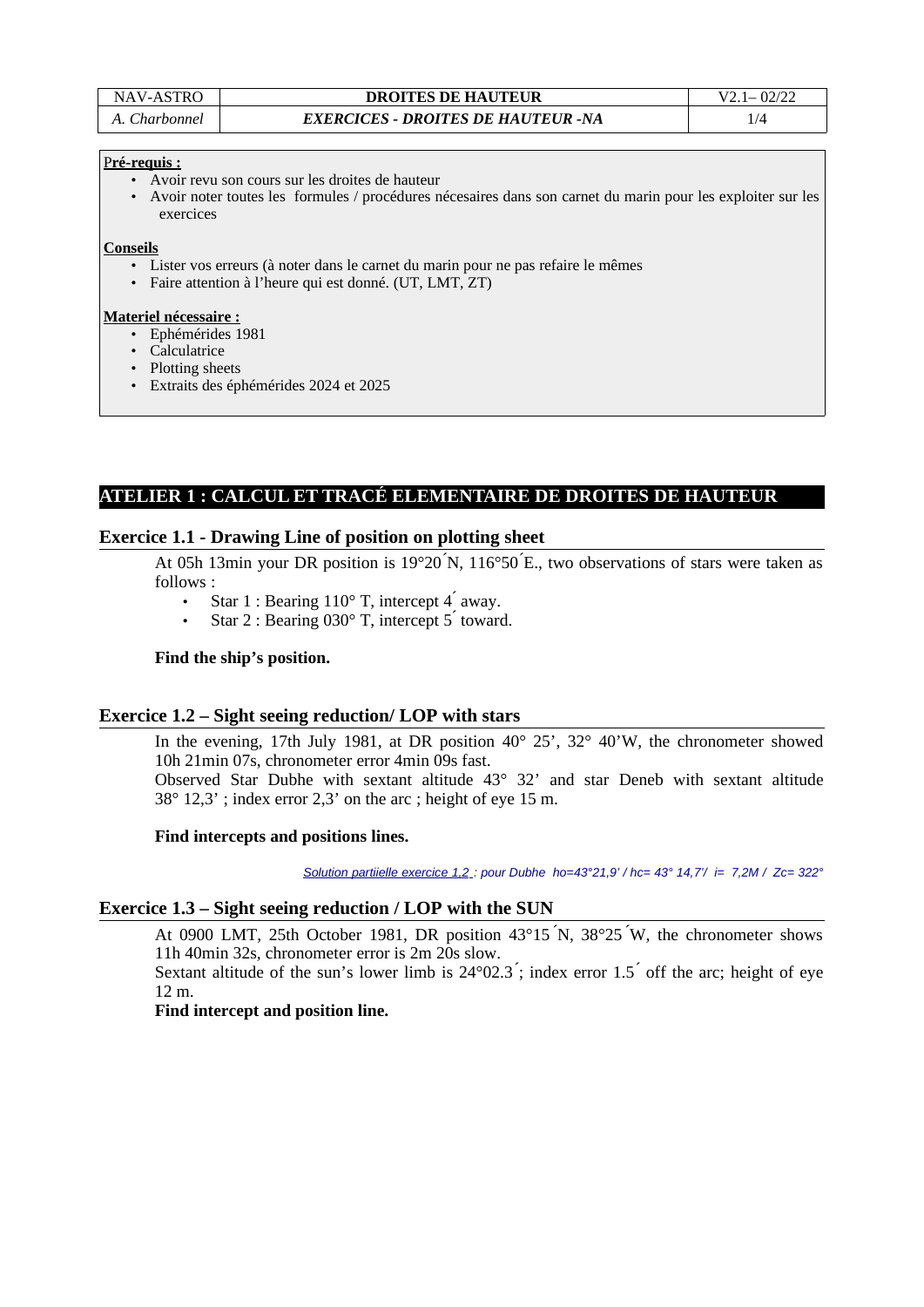## NAV-ASTRO **DROITES DE HAUTEUR** V2.1– 02/22 *A. Charbonnel EXERCICES - DROITES DE HAUTEUR -NA* 2/4

## **ATELIER 2 : TRANSPORT DE DROITES**

### **Exercice 2.1 : Canevas de Mercator & UPS** *(AST-RF001)*

DR : 40° 05,0'N / 131°45,0'W

Two celestial observations of stars were taken simultaneous as follows:

• star 1 - Bearing 110° T, intercept 4 away.

• Star 2 Bearing 030° T, intercept 5 toward.

**Plot the line of position and define the position**

### **Exercice 2.2 : Sight reduction for stars** *(AST-RF002)*

Un navire suit une route fond au 235 $^{\circ}$  à la vitesse surface  $Vs = 14$  nds, le courant est nul. A 07:38 ZT, φe = 45°44' N et Ge = 012° 00' W. On a trouvé pour les observations de 3 étoiles : • Alkaid ZT = 07h 32min 15s : Zc = 300° / Ho – Hc = 0,5' • Arcturus ZT = 07h 38min 03s : Zc = 261° /Ho – Hc = 2,2'

• Schedar  $ZT = 07h 44 \text{min } 07s$ :  $Zc = 041^\circ / H_0 - H_c = -3.7$ 

#### **Tracer le point d'étoiles pour 07h38 min ZT**

# **Exercice 2.3 : Sigh reduction and running fix for the Sun** *(AST-RF003)*

At 0900 zone time, on 23 September 1981, your DR position is LAT 28°48.0'N, LONG 153°11.5'W.

You are steering course over ground 257°T at a speed of 18.0 knots. You observed 3 following morning sun lines (lower limb).

| <b>Zone Time</b> | <b>Sextant Altitude</b> |
|------------------|-------------------------|
| 09h 15min 14s    | $39^{\circ} 50.4'$      |
| 09h 50min 04s    | $46^{\circ}$ 11,2'      |
| 10h 20min 17s    | $51^{\circ}$ 09.8'      |

The height of the eye is about 10,5 m. The index error (IE) is -2,1'

### **Determine the latitude and longitude of your 10 h 20min running fix.**

### **Exercice 2.4 : Sight reduction & running fix for stars** *(AST-RF004)*

On May 16th 1981, the navigator takes and records the following sights :

|              |                   | Sextant altitude Hs   Observation Time (ZT) | <b>Estimated position</b>                    |
|--------------|-------------------|---------------------------------------------|----------------------------------------------|
| Kochab       | $47^{\circ}19.1'$ | 20h 07min 43s                               | $39^{\circ}$ 05,1' N, 157 $^{\circ}$ 08,0' W |
| <i>Spica</i> | $32^{\circ}34.8'$ | 20h 11 min 26s                              | 39° 06,3 N, 157° 10,0' W                     |

Height of eye is 48 feet and index correction  $(IC)$  is  $+2.1'$ 

#### **Determine the position at 20h 11min ZT**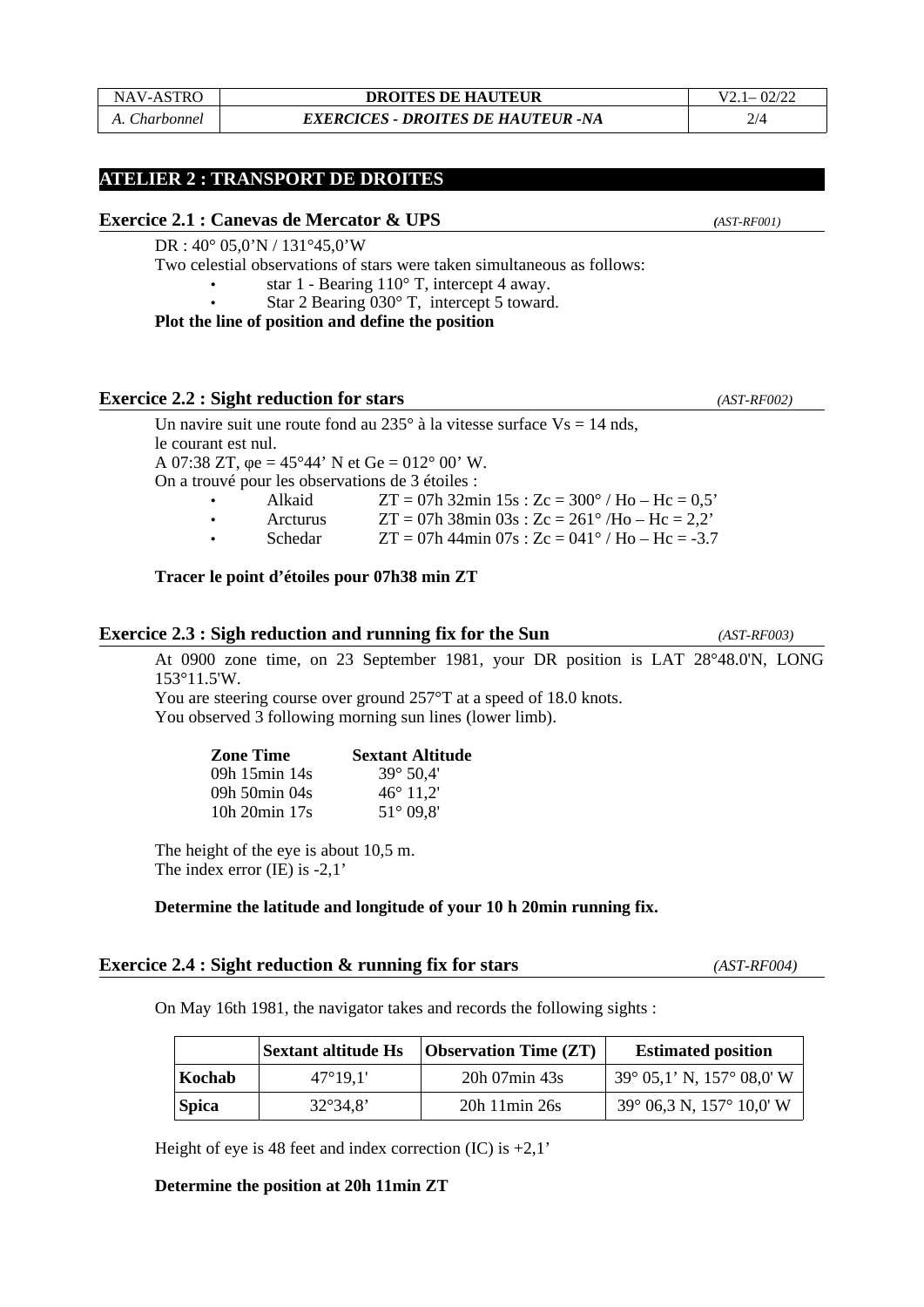## **ATELIER 3 : PROBLÈMES DIVERS**

Pour cet atelier, vous trouverez les données quotidiennes soit après cette fiche en pièces jointes soit en ligne ;

- •<http://www.tecepe.com.br/scripts/AlmanacPagesISAPI.dll/>
- <http://www.nauticalalmanac.net/pdf/almanac2025.pdf>

#### **Exercice 3.1 Sight reduction Sun/Sun** *(S2)*

On June 30 th 2025, you are sailing in Mediterranean Sea. You are steering course over ground 120°T at a speed of 10 knots Your sextant have an index correction 1,4' on the arc. You make the following sight at the eight of 9,5m

| Time sight (UT) | Нs                 | <b>Position</b>    |                      |
|-----------------|--------------------|--------------------|----------------------|
| 09h 59 min 05s  | $62^{\circ}$ 37,5' | $40^{\circ}$ 01' N | $05^{\circ}$ 43' E   |
| 11h 58min 31s   | $72^{\circ}$ 43.2' | $39^{\circ}$ 51' N | $06^{\circ}$ 05,5' E |

**a) Plot the first line of position at 09h 59 min UT.**

**b) Plot the second line of position at 11h 58min UT.**

**c) Make a fix at 11h 59 min UT.**

*Solution partiielle exercice 3.1 : 39° 43,7'N / 006°10,2'E*

### **Exercice 3.2 – Sight reduction Sun/Sun – Read Sea** *(S7)*

On June 30th 2025, you are sailing in Mediterranean Sea. You are steering course over ground 152°T at a speed of 10 knots Your dead reckoned position is 20° 02,0' N / 38° 45,0' E at 08 h 35min UT Your sextant have an index correction 1' on the arc. You make the following sight at the eight of 6 m

| Time sight (UT) | Hs                 |                      | <b>Position</b>       |
|-----------------|--------------------|----------------------|-----------------------|
| 08h 35min 35s   | $76^{\circ} 59.8'$ | $20^{\circ}$ 02.0' N | 38 $^{\circ}$ 45,0' E |
| 09h 35min.30s   | $86^{\circ}$ 6.5'  | $19^{\circ}$ 53,0' N | $38^{\circ} 50,0 E$   |

**Make a fix at 09h 35min UT**

 *Solution partielle exercice 3.2 : 19° 49,2'N / 38° 46,8'E*